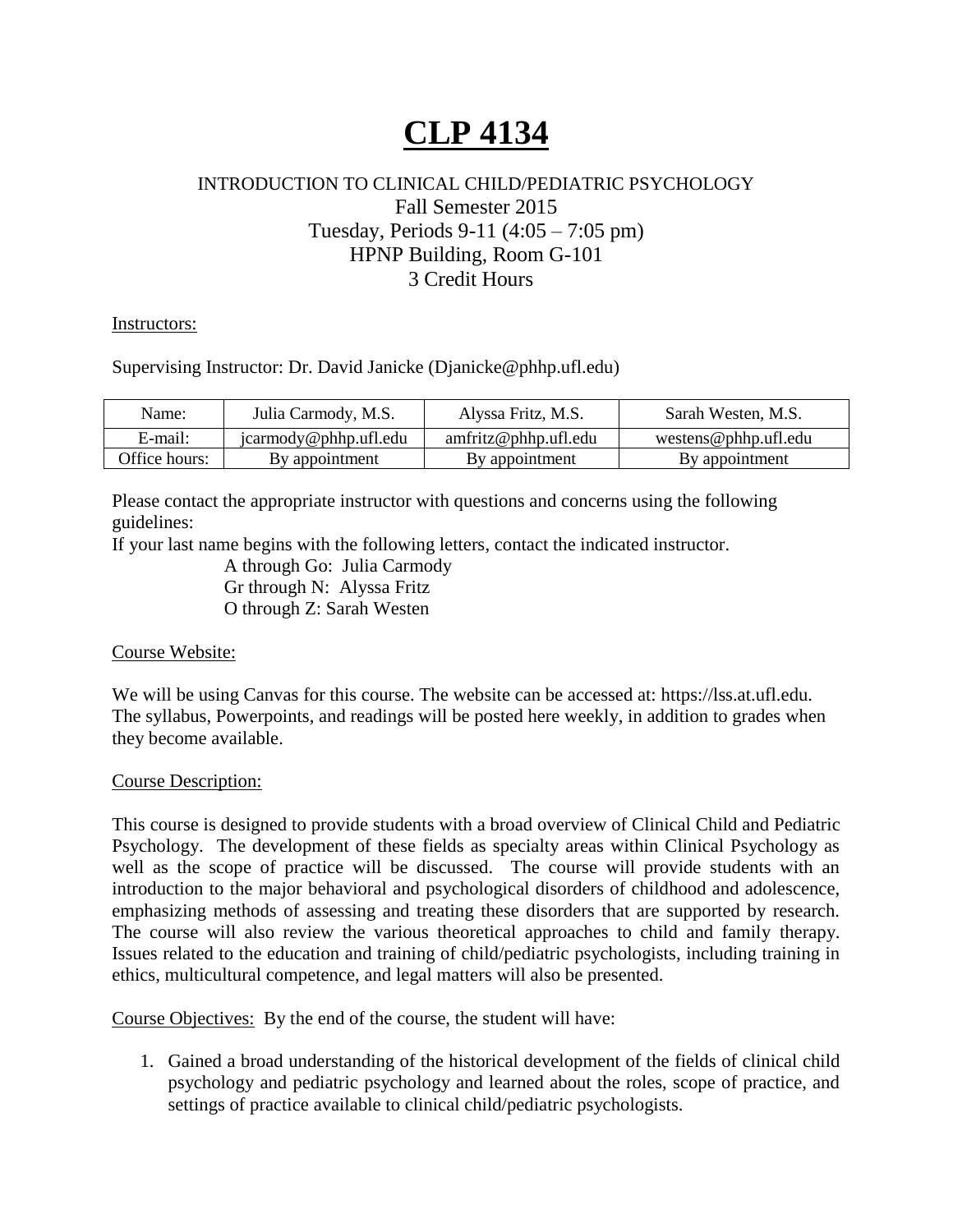- 2. Acquired understanding of most common psychological disorders of children and adolescents and how these disorders may present to clinicians.
- 3. Developed a basic knowledge of assessment techniques and common psychological treatment modalities used with children and families, with an awareness of which methods have been empirically supported.
- 4. Learned about multicultural considerations, ethical issues, and dealing with abuse/neglect within psychological practice.
- 5. Acquired an understanding of the training of clinical child/pediatric psychologists.

Required Text: Mash, E.J. & Wolfe, D.A. (2012). Abnormal Child Psychology (5<sup>th</sup> ed.). ISBN-10: 1111834490 | ISBN-13: 978-1111834494

This text has been ordered through the UF Text Adoption service and should be available at the bookstore. Used copies may also be available online. Assigned readings are listed below according to the lecture they accompany. Additional readings will be available for download on the course website for use with Adobe Acrobat Reader.

## Course Format:

The format of this course will be primarily lectures, given by either the course instructors or guest lecturers. Case presentations will also be used during this course. Although the size of this course somewhat limits class discussions, students are encouraged to speak up if they have questions or comments about the material presented.

#### Grading:

**Quizzes:** There will be four, short, multiple choice quizzes randomly given over the course of the semester, which will be based on the **readings and lecture material for that day**. At the end of the semester, we will drop your lowest quiz grade. These three quizzes will be worth 4 points each, for a total of 12 points towards your final grade. Quizzes will not be allowed to be made up.

**Exams:** There will be TWO equally weighted exams, a midterm and a final, each worth 50 points. Exams will not be cumulative and will cover material from lectures and readings. The format of exams will be multiple choice and short answer.

Your final grade will be the percentage of points you have earned out of 112 possible points.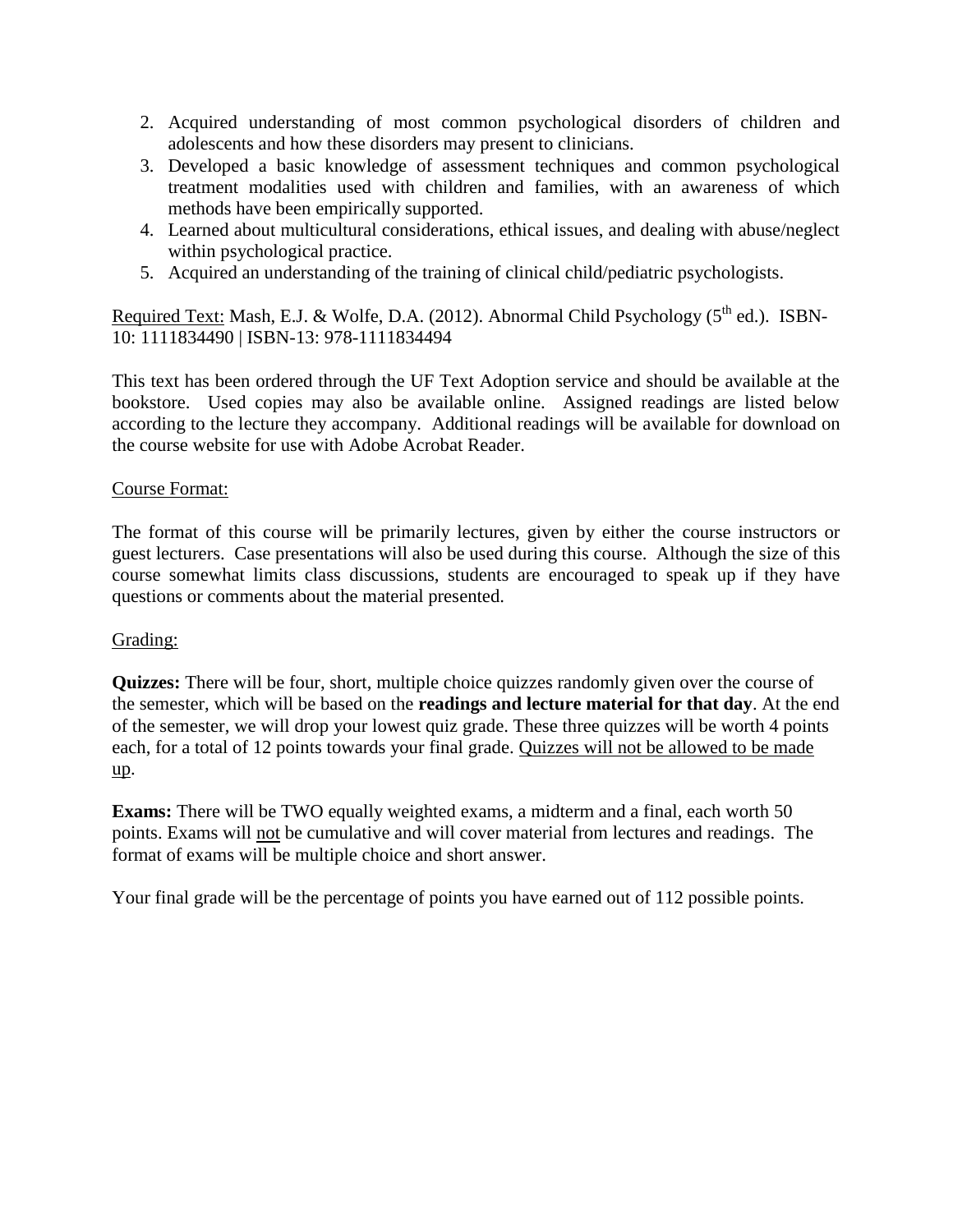| Grade        | Percent      | Points       |
|--------------|--------------|--------------|
| Α            | 93-100       | 104-112      |
| $A-$         | 90-92        | 101-103      |
| $B+$         | 87-89        | 97-100       |
| B            | 83-86        | 93-96        |
| $B -$        | 80-82        | 90-92        |
| $C+$         | 77-79        | 86-89        |
| $\mathsf{C}$ | 70-76        | 78-85        |
| $D+$         | 67-69        | 75-77        |
| D            | 63-66        | 71-74        |
| D-           | $60 - 62$    | 67-70        |
| F            | 59 and below | 66 and below |

Final course grades will be based upon the following cut-offs:

| Letter                       | $\ddot{\phantom{1}}$ | $\mathbf{r}$                                     | $\overline{\phantom{0}}$ | ∍<br>÷                | D-                           |                  | ◡             | $^{+}$         |     | - -  |     |
|------------------------------|----------------------|--------------------------------------------------|--------------------------|-----------------------|------------------------------|------------------|---------------|----------------|-----|------|-----|
| $\mathbf{G} \mathbf{P}$<br>Ά | т.∪                  | $\overline{\phantom{0}}$<br>$\sim$<br>$J\cdot U$ | $\sim$<br><u>J.JJ</u>    | $\cup\, \cdot\, \cup$ | 67<br>$\sim$ $\sim$ $\prime$ | $\cap$<br>ر ر. ب | $\sim$ $\sim$ | $\sim$<br>1.JJ | 1.0 | 0.67 | v.v |

There will be no make-up exams, except for documented medical reasons (i.e., physician note). If you miss an exam, you will receive a score of zero on that exam. Students who must miss class on the day of an exam may request arrangements to take the exam early, pending approval by the instructor. These arrangements must be made early in the semester. If you will miss a class or need to leave a class early please let the instructor know in advance.

Class Attendance: Given that this is an upper level elective course, class attendance is expected and highly desirable. Keep in mind that there will be four multiple choice quizzes randomly given over the course of the semester; quizzes will not be allowed to be made up if you are not in class. Lecture material will include information from assigned readings, but will not be exclusively from the textbook or assigned articles. It is especially important not to miss guest lectures, as the information discussed will be on exams and will be more in-depth than the assigned readings. If you do miss a class, please be sure to request notes from your classmates.

Accommodations Due to Disability: Students who wish to obtain individual accommodations due to disability must first register with the Dean of Students, Office of Student Disability Services. That office will provide documentation to the student regarding allowable accommodations. The student must then provide this documentation to the instructors when requesting accommodation. These steps should be taken at the beginning of the semester.

Laptop, Cell Phone, and Newspaper Policy: Given that class lectures will be available online, laptops will be allowed in class, however if they appear to be causing a problem, disrupting class participation, or interfere in any other way with class, this privilege will be revoked. Additionally, newspapers and cell phones, including text messaging, are prohibited during class. These items are distracting to both students and instructors and are disruptive to the learning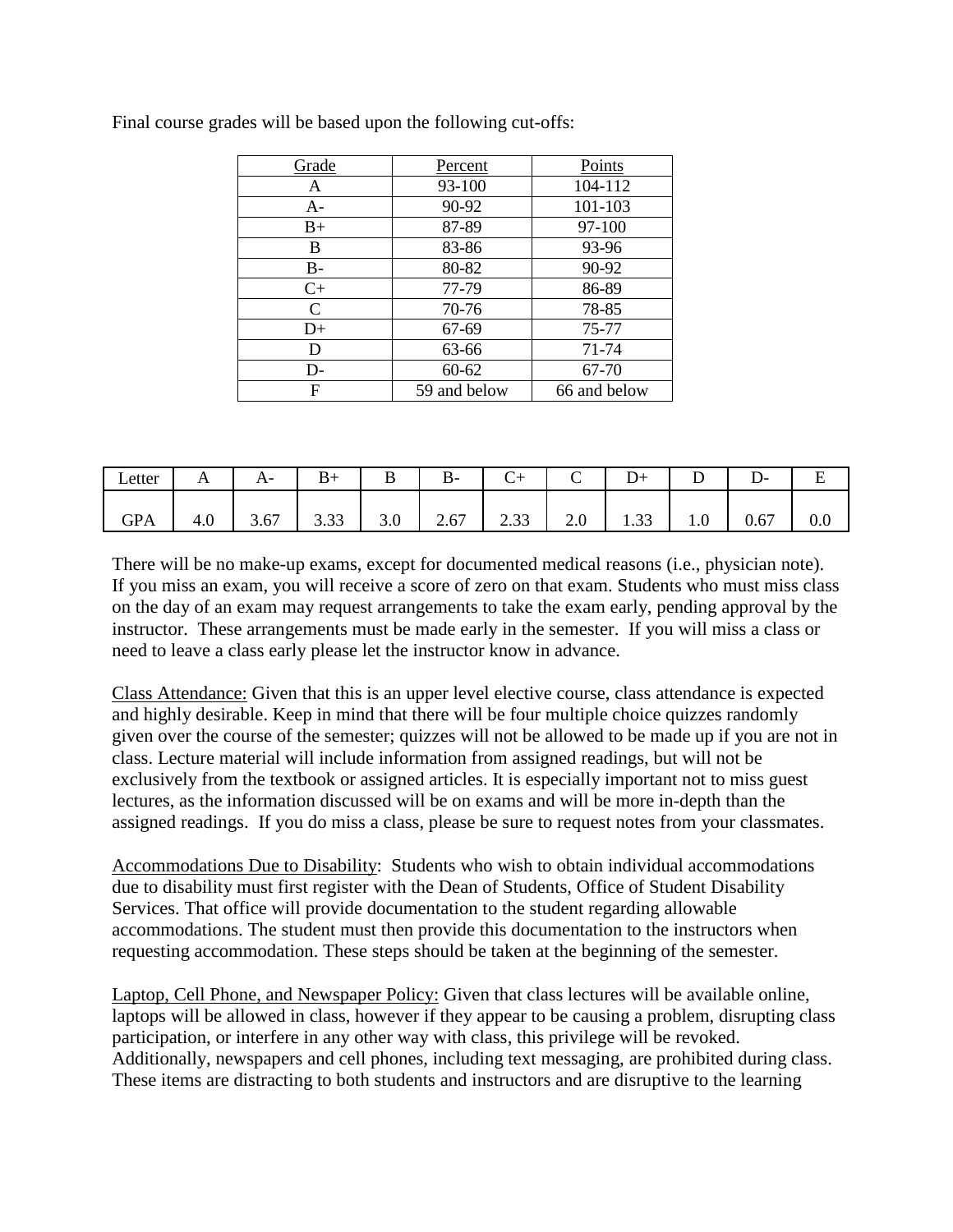environment. Students who are found to be in violation of these rules will be asked to leave the classroom. We appreciate your cooperation.

Counseling and Student Health: Students may occasionally have personal issues that arise in the course of pursuing higher education or that may interfere with their academic performance. If you find yourself facing problems affecting your coursework, you are encouraged to talk with an instructor and to seek confidential assistance at the University of Florida Counseling and Wellness Center located on Radio Road, 352-392-1575. Visit their websites for more information: https://www.counseling.ufl.edu/cwc/ or https://www.counseling.ufl.edu/cwc/Emergency.aspx

The Student Health Care Center at Shands is a satellite clinic of the main Student Health Care Center located on Fletcher Drive on campus. Student Health at Shands offers a variety of clinical services, including primary care, women's health care, immunizations, mental health care, and pharmacy services. The clinic is located on the second floor of the Dental Tower in the Health Science Center. For more information, contact the clinic at 392-0627 or check out the website at: [www.health.ufl.edu/shcc](http://www.health.ufl.edu/shcc)

Crisis intervention is always available 24/7 from:

### **The Alachua County Crisis Center: (352) 264-6789.**

BUT- *Do not wait until you reach a crisis to come in and talk with us. We have helped many students through stressful situations impacting their academic performance. You are not alone so do not be afraid to ask for assistance.*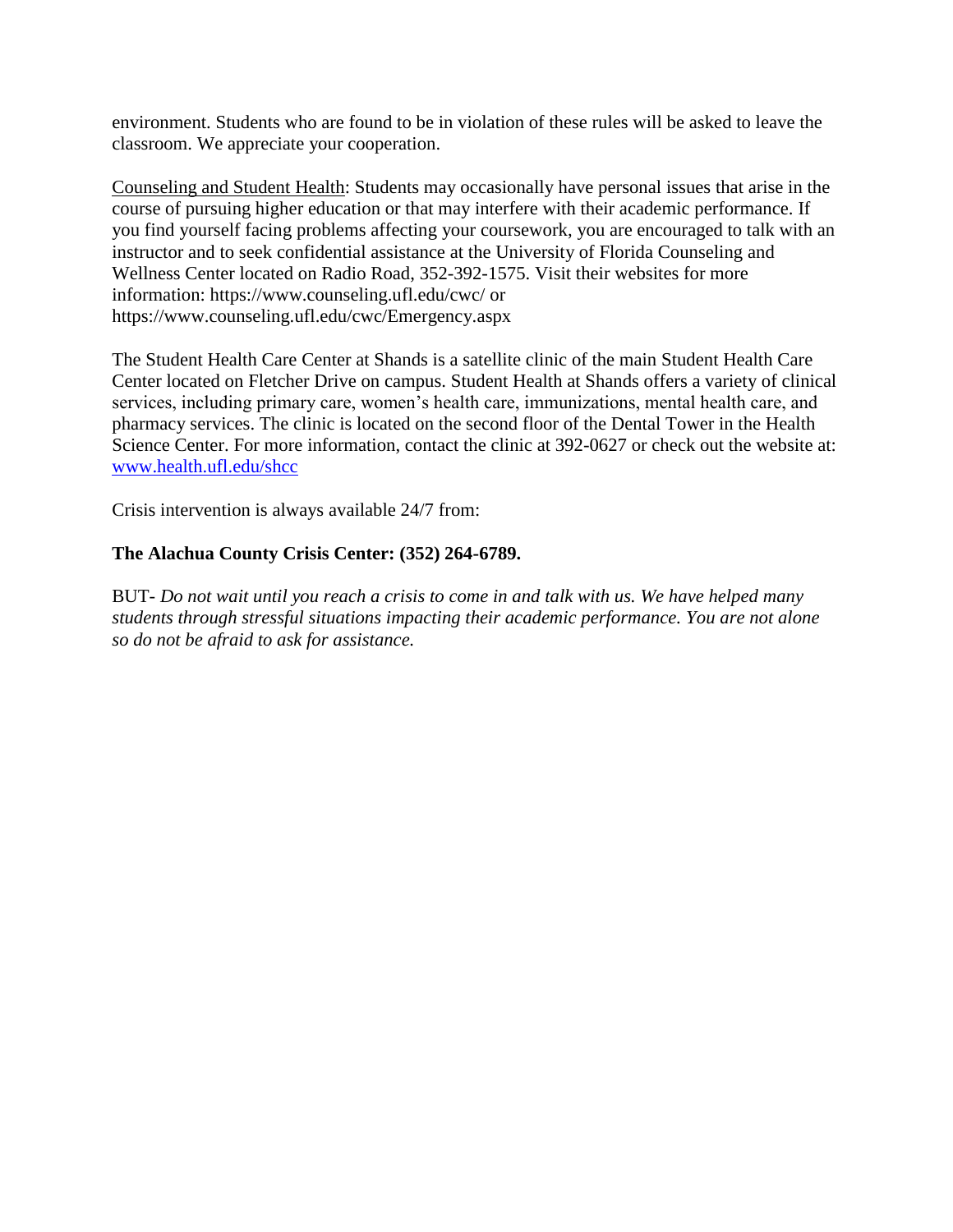| <b>Date</b>   | <b>Topic</b>                                                | <b>Assigned Readings**</b>    | Lecturer                       |
|---------------|-------------------------------------------------------------|-------------------------------|--------------------------------|
| Aug. 25       | Introduction to Course-                                     | Mash & Wolfe: Ch 1 (pgs $1 -$ | Carmody, Westen, Fritz         |
|               | Syllabus                                                    | 26)                           |                                |
|               | Overview of Clinical Child                                  |                               |                                |
|               | Psychology                                                  |                               |                                |
| Sept. 1       | <b>Introduction to Assessment</b>                           | Mash & Wolfe: Ch 4 (pgs 89-   | Carmody, Westen, Fritz         |
|               | <b>Developmental Considerations</b>                         | <b>120</b> )                  |                                |
| Sept. 8       | <b>Mood Disorders</b>                                       | Mash & Wolfe: Ch 8 (pgs       | Westen                         |
|               |                                                             | 244-284)                      | Guest (Paris Wheeler)          |
| Sept. 15      | <b>Anxiety Disorders</b>                                    | Mash & Wolfe: Ch 7 (pgs)      | Guest (Andrew Guzick)          |
|               | <b>Habit Disorders</b>                                      | 198-242)                      | Carmody                        |
| Sept. 22      | <b>Autistic Spectrum Disorders</b>                          | Mash & Wolfe: Ch 5 (pgs)      | Westen                         |
|               | <b>Intellectual Disability</b>                              | $121 - 156$                   | <b>Guest (Brittany Bailey)</b> |
| Sept. 29      | <b>ADHD</b>                                                 | Mash & Wolfe: Ch 9 (pgs)      | Guest (Cara Lusby)             |
|               |                                                             | 285-313)                      | Fritz                          |
|               |                                                             | Mash & Wolfe: Ch 10 (pgs)     |                                |
|               |                                                             | 314-344)                      |                                |
| Oct. 6        | <b>ODD/Conduct Disorder</b>                                 | Mash & Wolfe: Ch 6 (pgs       | Carmody, Fritz                 |
|               | Parent-Child Interaction                                    | $157-197$                     |                                |
|               | Therapy                                                     |                               |                                |
| Oct. 13       | <b>MIDTERM</b>                                              | n/a                           | Westen                         |
| Oct. 20       | Introduction to Pediatric                                   | Mash & Wolfe: Ch 12 (pgs)     | Carmody, Westen                |
|               | Psychology                                                  | 389-405)                      |                                |
|               | Adherence to Pediatric                                      | La Greca & Mackey (2009)      |                                |
| Oct. 27       | Regimens<br><b>HIV</b>                                      | Ziaian et al. (2006)          | Fritz                          |
|               |                                                             | Ledlie (2001)                 | Guest (Mallory Netz)           |
| Nov. 3        | <b>Cystic Fibrosis</b><br><b>Gastrointestinal Disorders</b> | Cunningham & Banez (2006)     | Carmody                        |
|               | Feeding & Eating Disorders                                  | Mash & Wolfe: Ch. 13 (pgs)    | Guest (Sarah Stromberg)        |
|               | Pediatric Obesity                                           | $415 - 426$                   | Guest (Marie Chardon)          |
|               |                                                             | Jackson et al. (2007)         |                                |
| Nov. 10       | No class                                                    |                               | $\sim$                         |
| Nov. 17       | Sleep                                                       | Meltzer & Mindell (2009)      | Guest (Kendra Krietsch)        |
|               | Diabetes                                                    | Wysocki, Buckloh, & Grecco    | Westen                         |
|               | Asthma                                                      | (2009)                        | <b>Guest (Casey Lawless)</b>   |
|               |                                                             | Everhart et al. (2011)        |                                |
| Nov. 24       | Cancer & Pediatric Transplant                               | Vannatta, Salley & Gerhardt   | Fritz                          |
| <b>ONLINE</b> |                                                             | (2009)                        | Carmody                        |
| <b>CLASS</b>  |                                                             | Parmar (2003)                 |                                |
|               |                                                             | Cohen & Mannarino (2004)      |                                |
| Dec. 1        | Pediatric Pain                                              | Cohen, Maclaren & Lim         | Westen                         |
|               | Pediatric Burns                                             | (2008)                        | Guest (Brittany Bailey)        |
|               | Sickle Cell Anemia                                          | Landolt et al. (2002)         | Fritz                          |
|               |                                                             | Casey & Brown $(2003)$        |                                |
| Dec. 8        | <b>FINAL EXAM</b>                                           | n/a                           | Carmody                        |
|               |                                                             |                               | Fritz                          |

\*\* Please note that assigned readings are subject to change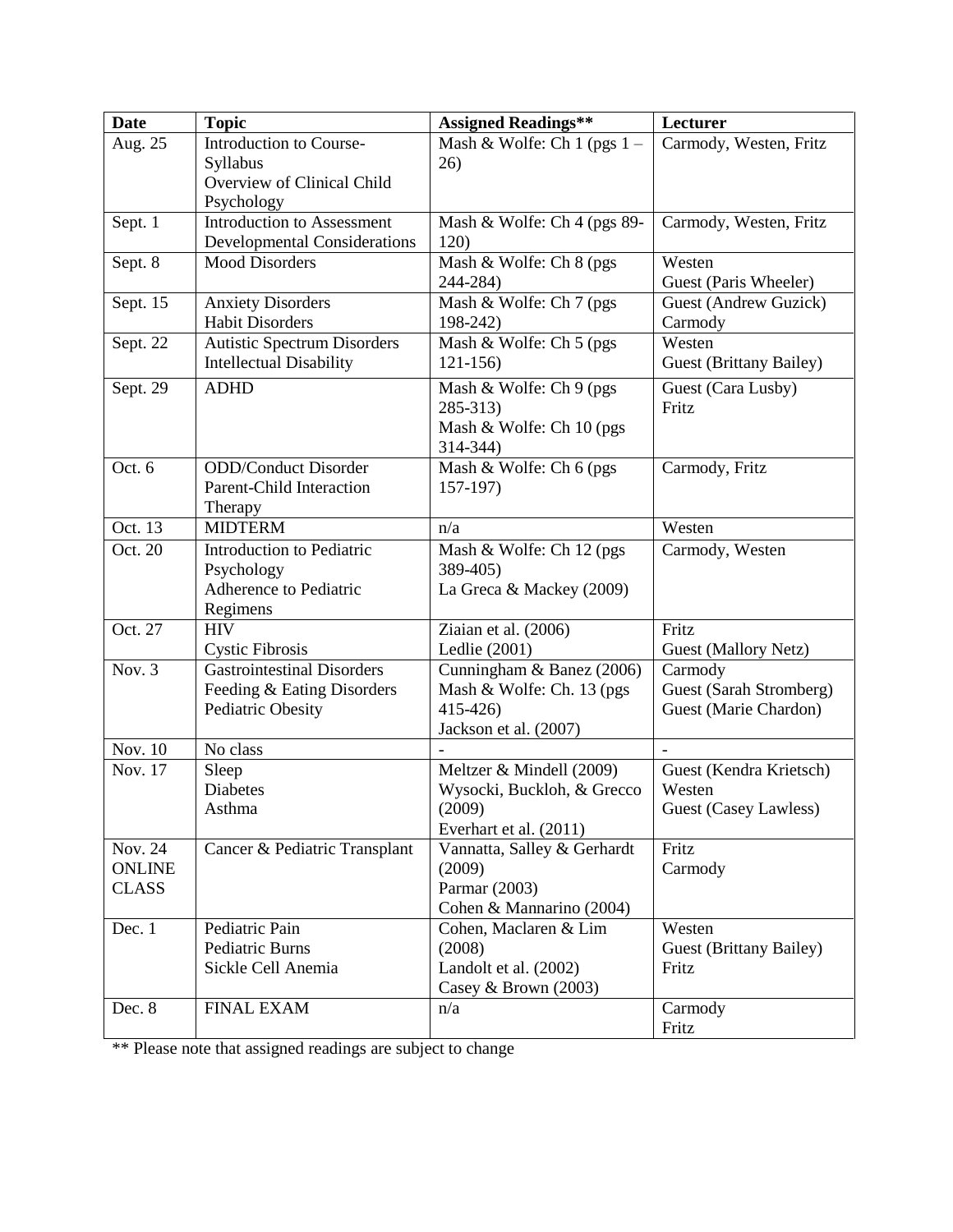#### **Additional Readings**

- Casey, R.L., & Brown, R.T. (2003). Psychological aspects of hematologic diseases. *Child & Adolescent Psychiatric Clinics of North America, 12,* 567-584.
- Cohen, L., Maclaren, J., Lim, C.S. (2008). Pain and Pain Management. In Steele, Elkin, Robers (Eds.) *Handbook of Evidence Based Therapies for Children and Adolescents: Bridging Science and Practice.* (pp.281-295). Springer.
- Cohen, J. A., & Mannarino, A. P. (2004). Treatment of childhood traumatic grief. *Journal of Clinical Child and Adolescent Psychology, 33,* 819-831.
- Cunningham, C. L., & Banez, G. A. (2007). Pediatric Gastrointestinal Disorders: Prevalence, Costs, and Rationale for a Biopsychosocial Approach. In Cunningham & Benez (Eds.) *Pediatric gastrointestinal disorders: Biopsychosocial assessment and treatment, (pp 1- 12).* Springer Science & Business Media.
- Everhart, R. S., Kopel, S., McQuaid, E. L., Salcedo, L., York, D., Potter, C., & Koinis-Mitchell, D. (2011). Differences in environmental control and asthma outcomes among urban Latino, African American, and non-Latino White families. *Pediatric Allergy, Immunology, and Pulmonology,* 24, 165-169.
- Jackson, D., Wilkes, L., & McDonald, G. (2007). 'If I was in my daughter's body I'd be devastated': Women's experiences of mothering an overweight or obese child. *Journal of Child Health Care, 11(1),* 29-39.
- La Greca, A.M. & Mackey, E. (2009). Adherence to pediatric treatment regimens. In M. Roberts & R. Steele (Eds.), *Handbook of Pediatric Psychology, 4 th edition* (pp. 130-152). New York, NY: Guilford Press.
- Landolt, M. A., Grubernmann, S., & Meuli, M. (2002). Family impact greatest: Predictors of quality of life and psychological adjustment in pediatric burn survivors. *Journal of Trauma, 53,* 1146-1151.
- Ledlie, S.W. (2001). The psychosocial issues of children with perinatally acquired HIV disease becoming adolescents: A growing challenge for providers. *AIDS Patient Care and STD's, 15(5),* 231-236.
- Lockhart, E. (2003). The mental health needs of children and adolescents with cleft lip and/or palate. *Clinical Child Psychology and Psychiatry, 8,* 7-16.
- Meltzer, L.J. and Mindell, J.A. (2009). Pediatric Sleep. In M. Roberts & R. Steele (Eds.), Handbook of Pediatric Psychology, 4th edition (pp. 319-333). New York, NY: Guilford Press.